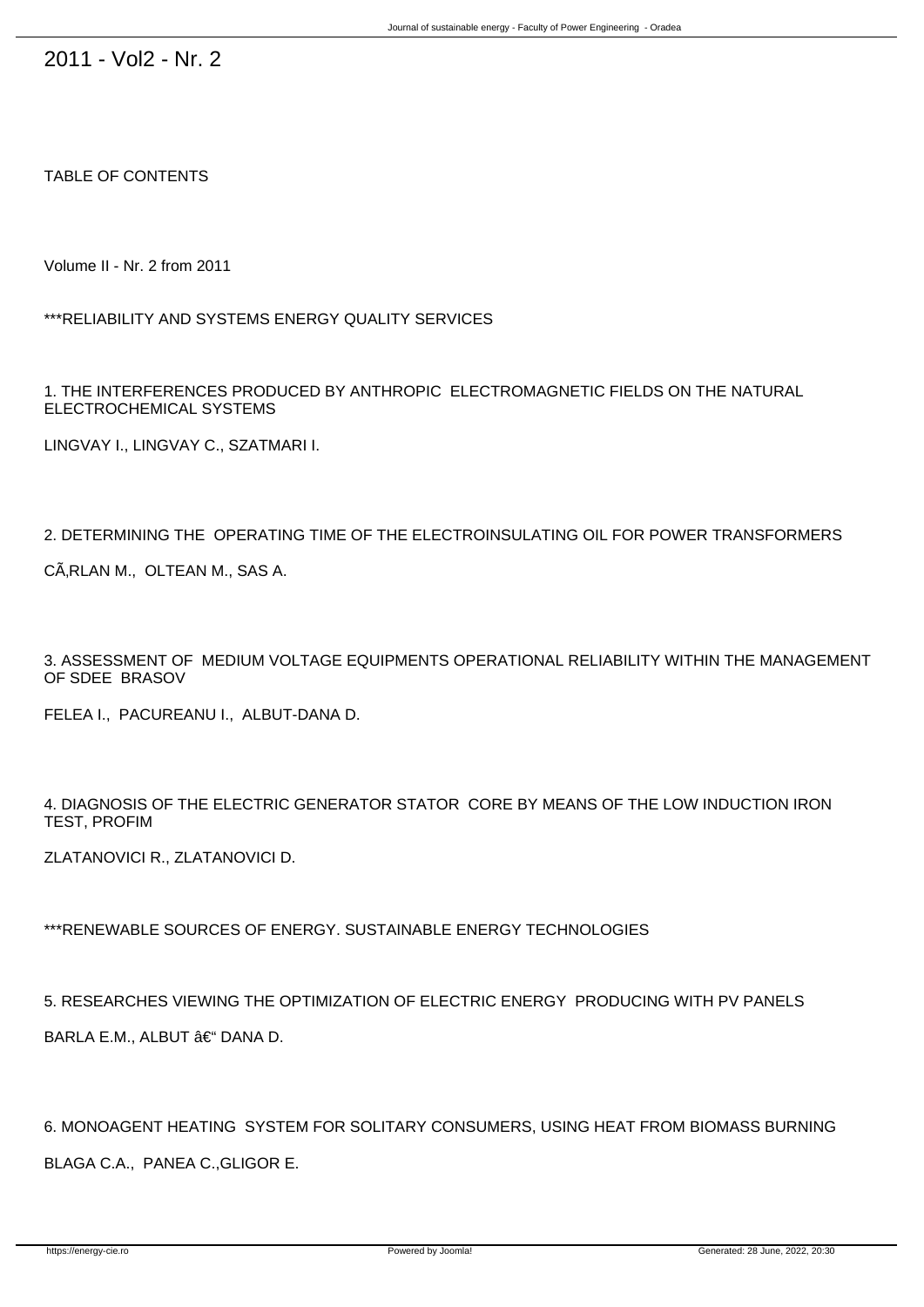7. FUEL AND ENERGY CONSUMPTION DECREASE IN ORDER TO PRODUCE PIG-IRON FOR STEELMAKING USING INJECTION REDUCING GAS IN THE BLAST FURNACE

CONSTANTIN C., MIHAIU A. C., DOBRESCU C., NICOLAE C.

8. CONSIDERATIONS REGARDING THE COMPETITIVENESS OF THE CENTRALIZED HEATING SYSTEM CIOBANCA A., FELEA I.

9. CONVENTIONAL PYROLYSIS OF SPRUCE WOOD AND HAZELNUT SHELL DELIVERING OILY PRODUCTS DESIDERI U., LAZAROIU GH., STROE C.

10. STUDY REGARDING HEAT PRODUCTION IN GEOTHERMAL SOLAR HYBRID SYSTEM

FELEA. I., BLAGA A. C., MOLDOVAN V.

11. TECHNOLOGICAL MODELLING AND TRAINING OF THE ENERGY PERSONNEL THROUGH ENGINEERING **SYSTEMS** 

LAZAROIU GH.

\*\*\*EVOLUTION OF POWER ELECTRIC SYSTEMS TRANSPORT AND DISTRIBUTION. ENERGY SYSTEM  $\hat{a} \in \mathbb{N}$ PERFORMANCE

12. ENERGY WILLOW – AN ADVANTAGEOUS FUEL FOR BIOMASS POWER PLANTS

DEZSI AL., DOZESCU S.I.

13. DETERMINATION PRINCIPLES OF POWER INTENSITY OF AGRICULTURAL PRODUCES ERCHAN F, ROTARI V.

14. AC POWER LINES IMPEDANCES COMPUTATIONAL METHODS

VINTAN M., MIHU I., BORLEA I.